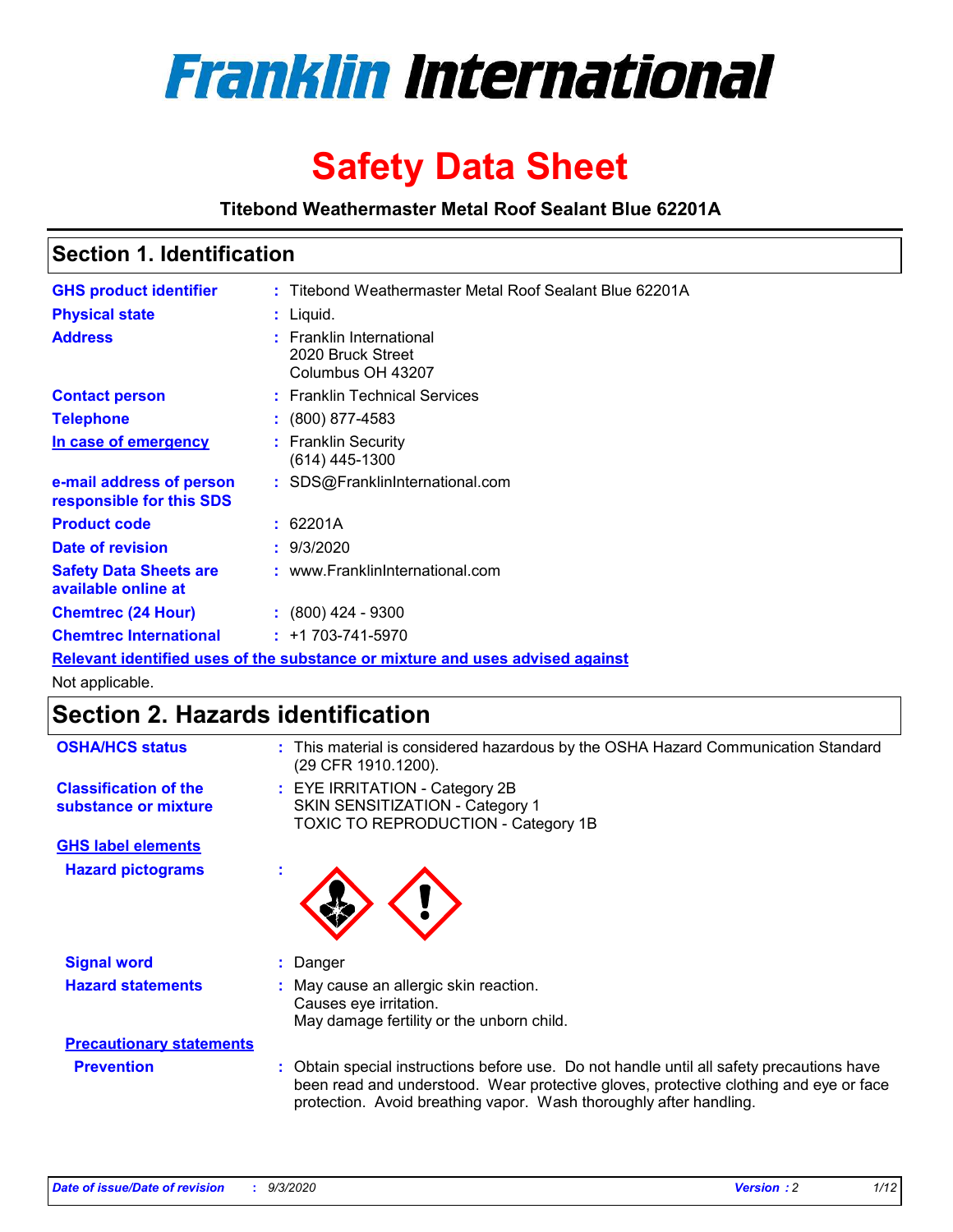### **Section 2. Hazards identification**

| <b>Response</b>                            | : IF exposed or concerned: Get medical advice or attention. Wash contaminated clothing<br>before reuse. IF ON SKIN: Wash with plenty of water. IF IN EYES: Rinse cautiously<br>with water for several minutes. Remove contact lenses, if present and easy to do.<br>Continue rinsing. If eye irritation persists: Get medical advice or attention. |
|--------------------------------------------|----------------------------------------------------------------------------------------------------------------------------------------------------------------------------------------------------------------------------------------------------------------------------------------------------------------------------------------------------|
| <b>Storage</b>                             | : Store locked up.                                                                                                                                                                                                                                                                                                                                 |
| <b>Disposal</b>                            | : Dispose of contents and container in accordance with all local, regional, national and<br>international regulations.                                                                                                                                                                                                                             |
| <b>Hazards not otherwise</b><br>classified | : Product generates methanol during cure.                                                                                                                                                                                                                                                                                                          |

# **Section 3. Composition/information on ingredients**

| <b>Substance/mixture</b> | Mixture |
|--------------------------|---------|
|                          |         |

| <b>Ingredient name</b>       | $\frac{9}{6}$ | <b>CAS number</b> |
|------------------------------|---------------|-------------------|
| 3-aminopropyltriethoxysilane | ≤3            | 919-30-2          |
| Dibutyltin dilaurate         | ∣≤0.3         | 77-58-7           |

Any concentration shown as a range is to protect confidentiality or is due to batch variation.

**There are no additional ingredients present which, within the current knowledge of the supplier and in the concentrations applicable, are classified as hazardous to health or the environment and hence require reporting in this section.**

**Occupational exposure limits, if available, are listed in Section 8.**

### **Section 4. First aid measures**

| <b>Description of necessary first aid measures</b> |                                                                                                                                                                                                                                                                                                                                                                                                                                                                                                                                                                                                                                                                                                                                                                           |
|----------------------------------------------------|---------------------------------------------------------------------------------------------------------------------------------------------------------------------------------------------------------------------------------------------------------------------------------------------------------------------------------------------------------------------------------------------------------------------------------------------------------------------------------------------------------------------------------------------------------------------------------------------------------------------------------------------------------------------------------------------------------------------------------------------------------------------------|
| <b>Eye contact</b>                                 | : Immediately flush eyes with plenty of water, occasionally lifting the upper and lower<br>eyelids. Check for and remove any contact lenses. Continue to rinse for at least 10<br>minutes. If irritation persists, get medical attention.                                                                                                                                                                                                                                                                                                                                                                                                                                                                                                                                 |
| <b>Inhalation</b>                                  | : Remove victim to fresh air and keep at rest in a position comfortable for breathing. If<br>not breathing, if breathing is irregular or if respiratory arrest occurs, provide artificial<br>respiration or oxygen by trained personnel. It may be dangerous to the person providing<br>aid to give mouth-to-mouth resuscitation. Get medical attention. If unconscious, place<br>in recovery position and get medical attention immediately. Maintain an open airway.<br>Loosen tight clothing such as a collar, tie, belt or waistband. In case of inhalation of<br>decomposition products in a fire, symptoms may be delayed. The exposed person may<br>need to be kept under medical surveillance for 48 hours.                                                       |
| <b>Skin contact</b>                                | : Wash with plenty of soap and water. Remove contaminated clothing and shoes. Wash<br>contaminated clothing thoroughly with water before removing it, or wear gloves.<br>Continue to rinse for at least 10 minutes. Get medical attention. In the event of any<br>complaints or symptoms, avoid further exposure. Wash clothing before reuse. Clean<br>shoes thoroughly before reuse.                                                                                                                                                                                                                                                                                                                                                                                     |
| <b>Ingestion</b>                                   | : Wash out mouth with water. Remove dentures if any. Remove victim to fresh air and<br>keep at rest in a position comfortable for breathing. If material has been swallowed and<br>the exposed person is conscious, give small quantities of water to drink. Stop if the<br>exposed person feels sick as vomiting may be dangerous. Do not induce vomiting<br>unless directed to do so by medical personnel. If vomiting occurs, the head should be<br>kept low so that vomit does not enter the lungs. Get medical attention. Never give<br>anything by mouth to an unconscious person. If unconscious, place in recovery position<br>and get medical attention immediately. Maintain an open airway. Loosen tight clothing<br>such as a collar, tie, belt or waistband. |
| Most important symptoms/effects, acute and delayed |                                                                                                                                                                                                                                                                                                                                                                                                                                                                                                                                                                                                                                                                                                                                                                           |
| <b>Potential acute health effects</b>              |                                                                                                                                                                                                                                                                                                                                                                                                                                                                                                                                                                                                                                                                                                                                                                           |
| Eye contact                                        | : May cause eye irritation.                                                                                                                                                                                                                                                                                                                                                                                                                                                                                                                                                                                                                                                                                                                                               |
| <b>Inhalation</b>                                  | : No known significant effects or critical hazards.                                                                                                                                                                                                                                                                                                                                                                                                                                                                                                                                                                                                                                                                                                                       |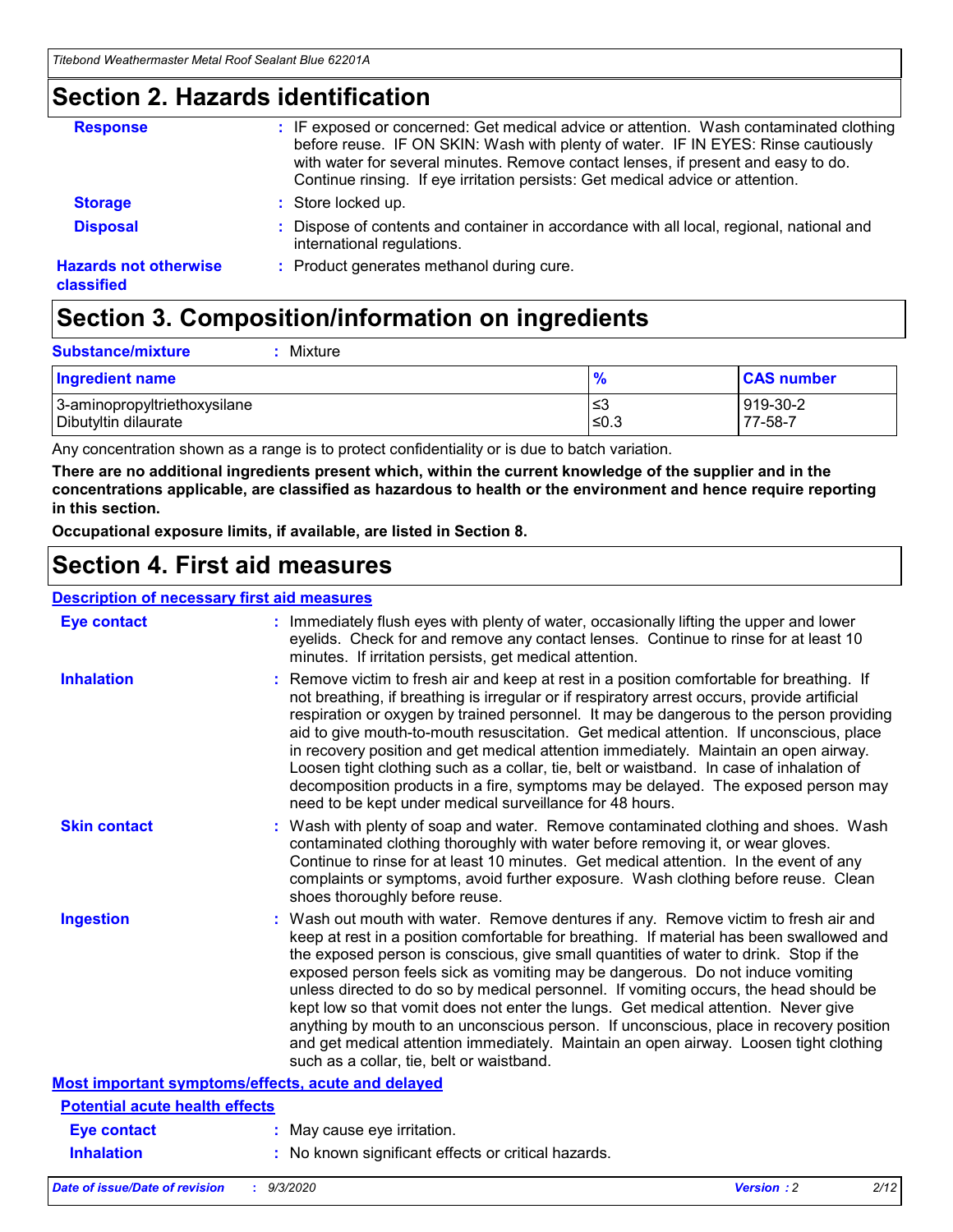| i iteboha weathermaster Metal Roof Sealaht Blue 62201A |                                                                                                                                                                                                                                                                                                                                                                                                               |
|--------------------------------------------------------|---------------------------------------------------------------------------------------------------------------------------------------------------------------------------------------------------------------------------------------------------------------------------------------------------------------------------------------------------------------------------------------------------------------|
| <b>Section 4. First aid measures</b>                   |                                                                                                                                                                                                                                                                                                                                                                                                               |
| <b>Skin contact</b>                                    | : May cause skin irritation.                                                                                                                                                                                                                                                                                                                                                                                  |
| <b>Ingestion</b>                                       | : No known significant effects or critical hazards.                                                                                                                                                                                                                                                                                                                                                           |
| Over-exposure signs/symptoms                           |                                                                                                                                                                                                                                                                                                                                                                                                               |
| <b>Eye contact</b>                                     | : Adverse symptoms may include the following:<br>irritation<br>watering<br>redness                                                                                                                                                                                                                                                                                                                            |
| <b>Inhalation</b>                                      | : Adverse symptoms may include the following:<br>reduced fetal weight<br>increase in fetal deaths<br>skeletal malformations                                                                                                                                                                                                                                                                                   |
| <b>Skin contact</b>                                    | : Adverse symptoms may include the following:<br>irritation<br>redness<br>reduced fetal weight<br>increase in fetal deaths<br>skeletal malformations                                                                                                                                                                                                                                                          |
| <b>Ingestion</b>                                       | Adverse symptoms may include the following:<br>reduced fetal weight<br>increase in fetal deaths<br>skeletal malformations                                                                                                                                                                                                                                                                                     |
|                                                        | Indication of immediate medical attention and special treatment needed, if necessary                                                                                                                                                                                                                                                                                                                          |
| <b>Notes to physician</b>                              | : In case of inhalation of decomposition products in a fire, symptoms may be delayed.<br>The exposed person may need to be kept under medical surveillance for 48 hours.                                                                                                                                                                                                                                      |
| <b>Specific treatments</b>                             | : No specific treatment.                                                                                                                                                                                                                                                                                                                                                                                      |
| <b>Protection of first-aiders</b>                      | No action shall be taken involving any personal risk or without suitable training. If it is<br>suspected that fumes are still present, the rescuer should wear an appropriate mask or<br>self-contained breathing apparatus. It may be dangerous to the person providing aid to<br>give mouth-to-mouth resuscitation. Wash contaminated clothing thoroughly with water<br>before removing it, or wear gloves. |
| See toxicological information (Section 11)             |                                                                                                                                                                                                                                                                                                                                                                                                               |

# **Section 5. Fire-fighting measures**

| <b>Extinguishing media</b>                               |                                                                                                                                                                                                     |
|----------------------------------------------------------|-----------------------------------------------------------------------------------------------------------------------------------------------------------------------------------------------------|
| <b>Suitable extinguishing</b><br>media                   | : Use an extinguishing agent suitable for the surrounding fire.                                                                                                                                     |
| <b>Unsuitable extinguishing</b><br>media                 | : None known.                                                                                                                                                                                       |
| <b>Specific hazards arising</b><br>from the chemical     | : In a fire or if heated, a pressure increase will occur and the container may burst.                                                                                                               |
| <b>Hazardous thermal</b><br>decomposition products       | : Decomposition products may include the following materials:<br>carbon dioxide<br>carbon monoxide<br>nitrogen oxides<br>metal oxide/oxides                                                         |
| <b>Special protective actions</b><br>for fire-fighters   | : Promptly isolate the scene by removing all persons from the vicinity of the incident if<br>there is a fire. No action shall be taken involving any personal risk or without suitable<br>training. |
| <b>Special protective</b><br>equipment for fire-fighters | Fire-fighters should wear appropriate protective equipment and self-contained breathing<br>apparatus (SCBA) with a full face-piece operated in positive pressure mode.                              |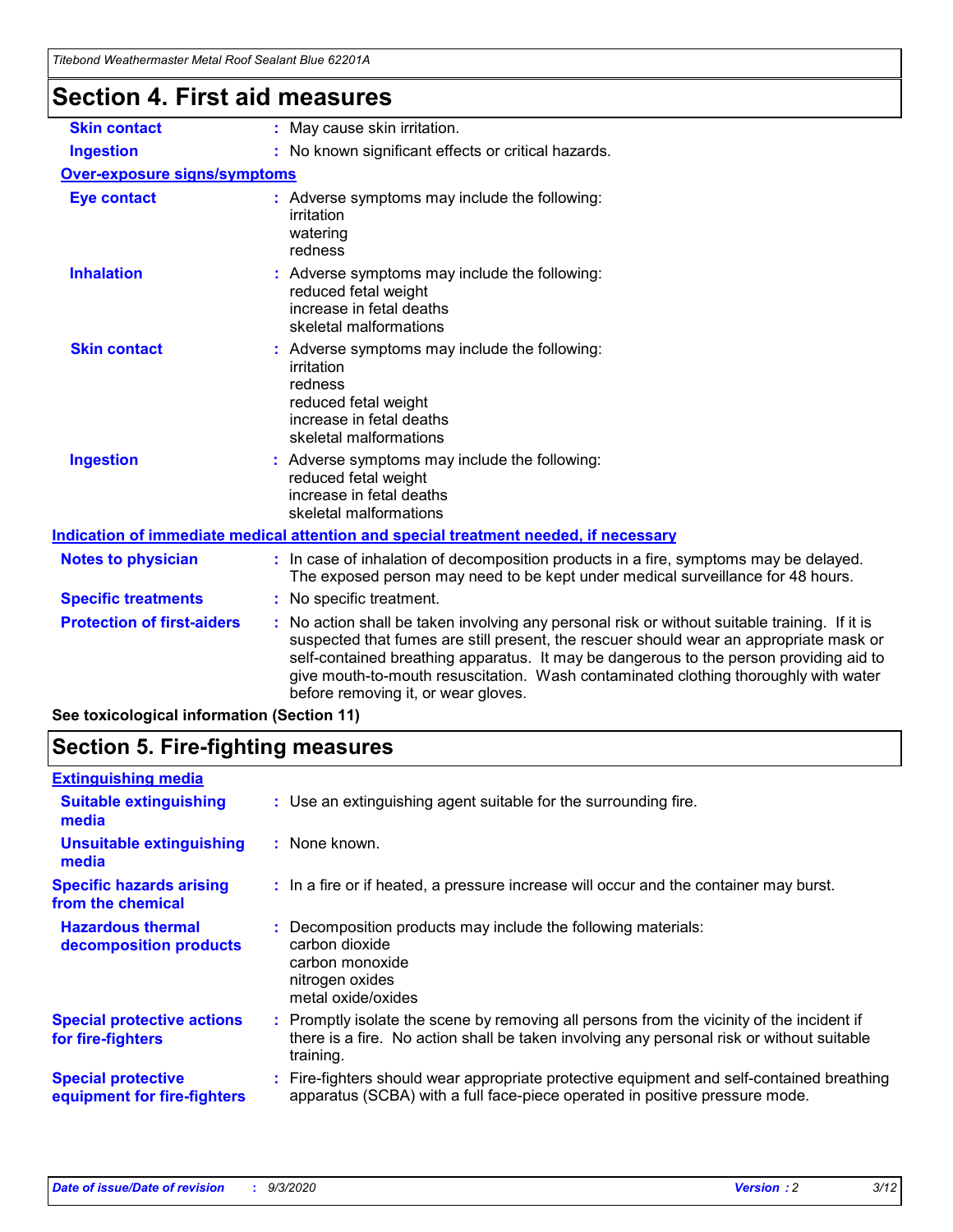### **Section 6. Accidental release measures**

|                                                              | Personal precautions, protective equipment and emergency procedures                                                                                                                                                                                                                                                                                                                                                                                                                                                                                                                                                                                                                                          |  |  |  |  |
|--------------------------------------------------------------|--------------------------------------------------------------------------------------------------------------------------------------------------------------------------------------------------------------------------------------------------------------------------------------------------------------------------------------------------------------------------------------------------------------------------------------------------------------------------------------------------------------------------------------------------------------------------------------------------------------------------------------------------------------------------------------------------------------|--|--|--|--|
| For non-emergency<br>personnel                               | : No action shall be taken involving any personal risk or without suitable training.<br>Evacuate surrounding areas. Keep unnecessary and unprotected personnel from<br>entering. Do not touch or walk through spilled material. Avoid breathing vapor or mist.<br>Provide adequate ventilation. Wear appropriate respirator when ventilation is<br>inadequate. Put on appropriate personal protective equipment.                                                                                                                                                                                                                                                                                             |  |  |  |  |
| For emergency responders                                     | : If specialized clothing is required to deal with the spillage, take note of any information in<br>Section 8 on suitable and unsuitable materials. See also the information in "For non-<br>emergency personnel".                                                                                                                                                                                                                                                                                                                                                                                                                                                                                           |  |  |  |  |
| <b>Environmental precautions</b>                             | : Avoid dispersal of spilled material and runoff and contact with soil, waterways, drains<br>and sewers. Inform the relevant authorities if the product has caused environmental<br>pollution (sewers, waterways, soil or air).                                                                                                                                                                                                                                                                                                                                                                                                                                                                              |  |  |  |  |
| <b>Methods and materials for containment and cleaning up</b> |                                                                                                                                                                                                                                                                                                                                                                                                                                                                                                                                                                                                                                                                                                              |  |  |  |  |
| <b>Small spill</b>                                           | : Stop leak if without risk. Move containers from spill area. Dilute with water and mop up<br>if water-soluble. Alternatively, or if water-insoluble, absorb with an inert dry material and<br>place in an appropriate waste disposal container. Dispose of via a licensed waste<br>disposal contractor.                                                                                                                                                                                                                                                                                                                                                                                                     |  |  |  |  |
| <b>Large spill</b>                                           | : Stop leak if without risk. Move containers from spill area. Approach release from<br>upwind. Prevent entry into sewers, water courses, basements or confined areas. Wash<br>spillages into an effluent treatment plant or proceed as follows. Contain and collect<br>spillage with non-combustible, absorbent material e.g. sand, earth, vermiculite or<br>diatomaceous earth and place in container for disposal according to local regulations<br>(see Section 13). Dispose of via a licensed waste disposal contractor. Contaminated<br>absorbent material may pose the same hazard as the spilled product. Note: see<br>Section 1 for emergency contact information and Section 13 for waste disposal. |  |  |  |  |

# **Section 7. Handling and storage**

#### **Precautions for safe handling**

| <b>Protective measures</b>                                                       | : Put on appropriate personal protective equipment (see Section 8). Persons with a<br>history of skin sensitization problems should not be employed in any process in which<br>this product is used. Avoid exposure - obtain special instructions before use. Avoid<br>exposure during pregnancy. Do not handle until all safety precautions have been read<br>and understood. Do not get in eyes or on skin or clothing. Do not ingest. Avoid<br>breathing vapor or mist. If during normal use the material presents a respiratory hazard,<br>use only with adequate ventilation or wear appropriate respirator. Keep in the original<br>container or an approved alternative made from a compatible material, kept tightly<br>closed when not in use. Empty containers retain product residue and can be hazardous.<br>Do not reuse container. |
|----------------------------------------------------------------------------------|--------------------------------------------------------------------------------------------------------------------------------------------------------------------------------------------------------------------------------------------------------------------------------------------------------------------------------------------------------------------------------------------------------------------------------------------------------------------------------------------------------------------------------------------------------------------------------------------------------------------------------------------------------------------------------------------------------------------------------------------------------------------------------------------------------------------------------------------------|
| <b>Advice on general</b><br>occupational hygiene                                 | : Eating, drinking and smoking should be prohibited in areas where this material is<br>handled, stored and processed. Workers should wash hands and face before eating,<br>drinking and smoking. Remove contaminated clothing and protective equipment before<br>entering eating areas. See also Section 8 for additional information on hygiene<br>measures.                                                                                                                                                                                                                                                                                                                                                                                                                                                                                    |
| <b>Conditions for safe storage,</b><br>including any<br><i>incompatibilities</i> | Store between the following temperatures: 0 to $120^{\circ}$ C (32 to $248^{\circ}$ F). Store in<br>accordance with local regulations. Store in original container protected from direct<br>sunlight in a dry, cool and well-ventilated area, away from incompatible materials (see<br>Section 10) and food and drink. Store locked up. Keep container tightly closed and<br>sealed until ready for use. Containers that have been opened must be carefully<br>resealed and kept upright to prevent leakage. Do not store in unlabeled containers.<br>Use appropriate containment to avoid environmental contamination. See Section 10 for<br>incompatible materials before handling or use.                                                                                                                                                     |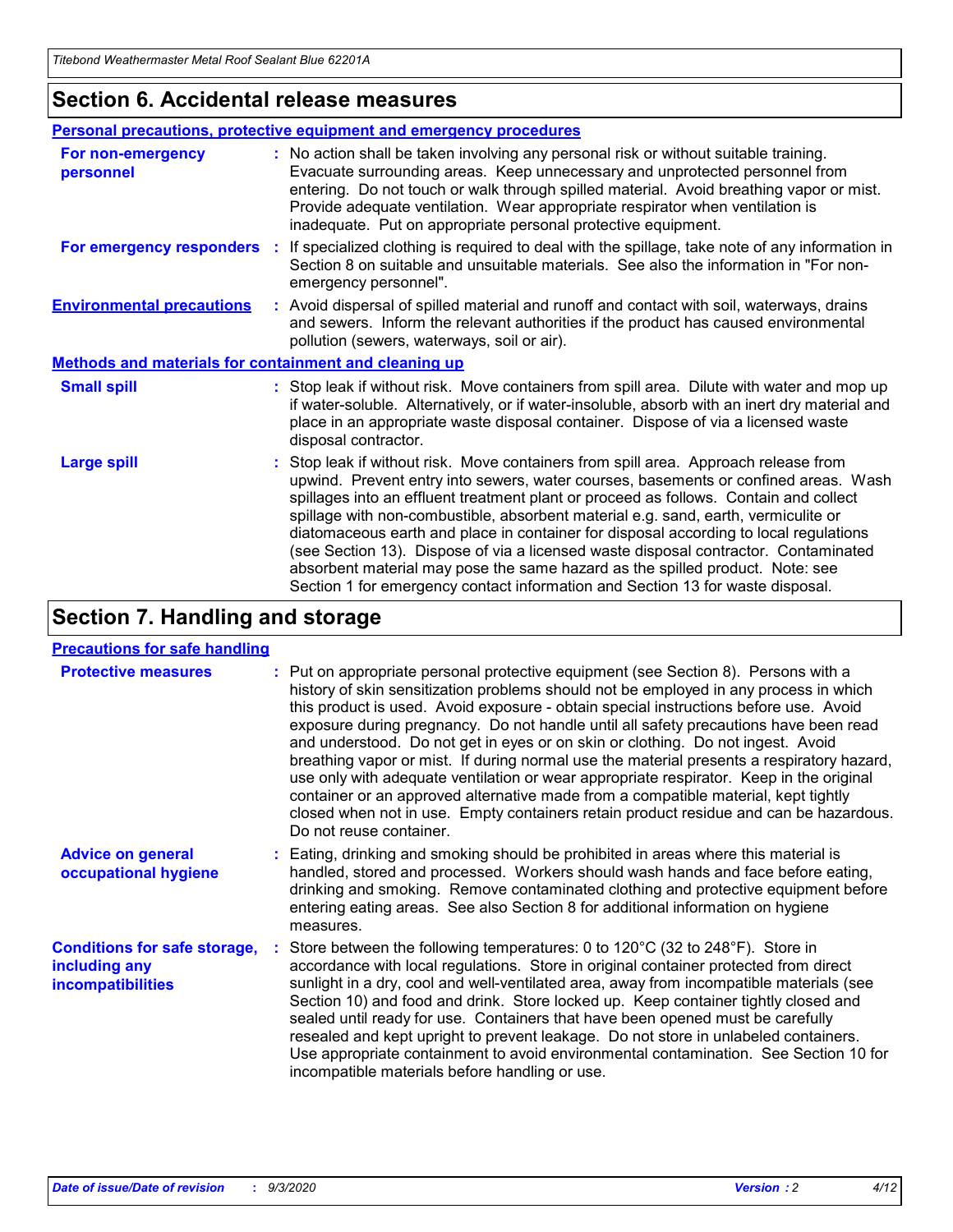# **Section 8. Exposure controls/personal protection**

#### **Control parameters**

#### **Occupational exposure limits**

| <b>Ingredient name</b>                               |    |                        | <b>Exposure limits</b>                                                                                                                                                                                                                                                                                                                                                                                                                                                                                                                                                                                                 |
|------------------------------------------------------|----|------------------------|------------------------------------------------------------------------------------------------------------------------------------------------------------------------------------------------------------------------------------------------------------------------------------------------------------------------------------------------------------------------------------------------------------------------------------------------------------------------------------------------------------------------------------------------------------------------------------------------------------------------|
| 3-aminopropyltriethoxysilane<br>Dibutyltin dilaurate |    |                        | None.<br>ACGIH TLV (United States, 3/2020). Absorbed through skin.<br>Notes: as Sn<br>TWA: $0.1 \text{ mg/m}^3$ , (as Sn) 8 hours.<br>STEL: 0.2 mg/m <sup>3</sup> , (as Sn) 15 minutes.<br>NIOSH REL (United States, 10/2016). Absorbed through skin.<br>Notes: as Sn<br>TWA: 0.1 mg/m <sup>3</sup> , (as Sn) 10 hours.<br>OSHA PEL (United States, 5/2018). Notes: as Sn<br>TWA: $0.1 \text{ mg/m}^3$ , (as Sn) 8 hours.<br>OSHA PEL 1989 (United States, 3/1989). Absorbed through skin.<br>Notes: measured as Sn<br>TWA: 0.1 mg/m <sup>3</sup> , (measured as Sn) 8 hours. Form: Organic                            |
| <b>Appropriate engineering</b><br>controls           |    |                        | : If user operations generate dust, fumes, gas, vapor or mist, use process enclosures,<br>local exhaust ventilation or other engineering controls to keep worker exposure to<br>airborne contaminants below any recommended or statutory limits.                                                                                                                                                                                                                                                                                                                                                                       |
| <b>Environmental exposure</b><br>controls            |    |                        | Emissions from ventilation or work process equipment should be checked to ensure<br>they comply with the requirements of environmental protection legislation. In some<br>cases, fume scrubbers, filters or engineering modifications to the process equipment<br>will be necessary to reduce emissions to acceptable levels.                                                                                                                                                                                                                                                                                          |
| <b>Individual protection measures</b>                |    |                        |                                                                                                                                                                                                                                                                                                                                                                                                                                                                                                                                                                                                                        |
| <b>Hygiene measures</b>                              |    |                        | : Wash hands, forearms and face thoroughly after handling chemical products, before<br>eating, smoking and using the lavatory and at the end of the working period.<br>Appropriate techniques should be used to remove potentially contaminated clothing.<br>Contaminated work clothing should not be allowed out of the workplace. Wash<br>contaminated clothing before reusing. Ensure that eyewash stations and safety<br>showers are close to the workstation location.                                                                                                                                            |
| <b>Eye/face protection</b>                           |    |                        | : Safety eyewear complying with an approved standard should be used when a risk<br>assessment indicates this is necessary to avoid exposure to liquid splashes, mists,<br>gases or dusts. If contact is possible, the following protection should be worn, unless<br>the assessment indicates a higher degree of protection: chemical splash goggles.                                                                                                                                                                                                                                                                  |
| <b>Skin protection</b>                               |    |                        |                                                                                                                                                                                                                                                                                                                                                                                                                                                                                                                                                                                                                        |
| <b>Hand protection</b>                               |    |                        | : Chemical-resistant, impervious gloves complying with an approved standard should be<br>worn at all times when handling chemical products if a risk assessment indicates this is<br>necessary. Considering the parameters specified by the glove manufacturer, check<br>during use that the gloves are still retaining their protective properties. It should be<br>noted that the time to breakthrough for any glove material may be different for different<br>glove manufacturers. In the case of mixtures, consisting of several substances, the<br>protection time of the gloves cannot be accurately estimated. |
| <b>Body protection</b>                               |    | handling this product. | Personal protective equipment for the body should be selected based on the task being<br>performed and the risks involved and should be approved by a specialist before                                                                                                                                                                                                                                                                                                                                                                                                                                                |
| <b>Other skin protection</b>                         |    |                        | : Appropriate footwear and any additional skin protection measures should be selected<br>based on the task being performed and the risks involved and should be approved by a<br>specialist before handling this product.                                                                                                                                                                                                                                                                                                                                                                                              |
| <b>Respiratory protection</b>                        | ÷. | aspects of use.        | Based on the hazard and potential for exposure, select a respirator that meets the<br>appropriate standard or certification. Respirators must be used according to a<br>respiratory protection program to ensure proper fitting, training, and other important                                                                                                                                                                                                                                                                                                                                                         |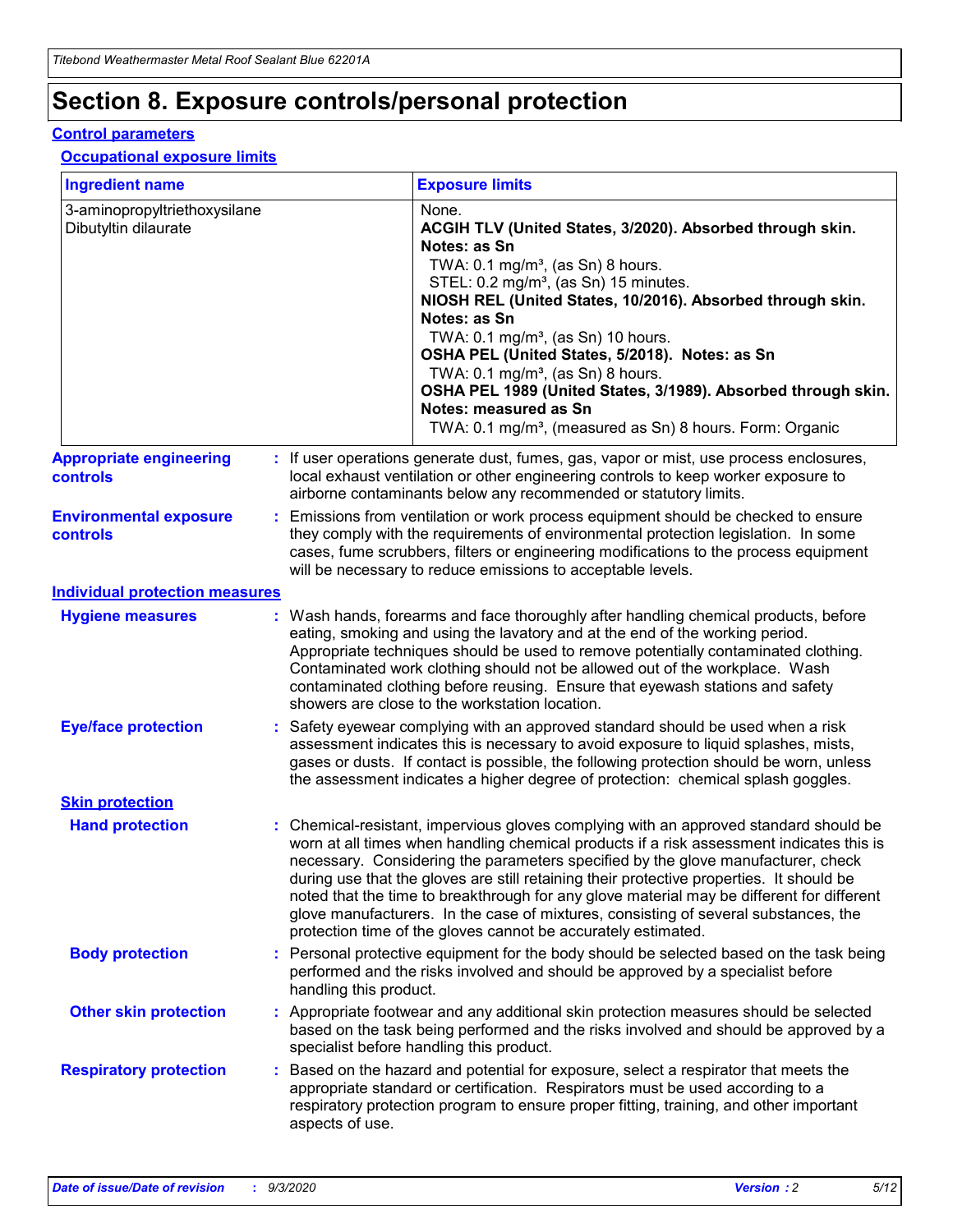### **Section 9. Physical and chemical properties**

#### **Appearance**

| <b>Physical state</b>                             | : Liquid. [Paste.]                                              |
|---------------------------------------------------|-----------------------------------------------------------------|
| <b>Color</b>                                      | Blue.                                                           |
| Odor                                              | Characteristic.                                                 |
| <b>Odor threshold</b>                             | Not available.                                                  |
| pH                                                | Not applicable.                                                 |
| <b>Melting point</b>                              | : Not available.                                                |
| <b>Boiling point</b>                              | >200°C (>392°F)                                                 |
| <b>Flash point</b>                                | Closed cup: >200°C (>392°F) [Setaflash.]                        |
| <b>Evaporation rate</b>                           | $:$ >1 (butyl acetate = 1)                                      |
| <b>Flammability (solid, gas)</b>                  | : Not available.                                                |
| Lower and upper explosive<br>(flammable) limits   | $:$ Not available.                                              |
| <b>VOC (less water, less</b><br>exempt solvents)  | : 0 g/l                                                         |
| <b>Volatility</b>                                 | $: 0\%$ (w/w)                                                   |
| <b>Vapor density</b>                              | Not available.                                                  |
| <b>Relative density</b>                           | $\frac{1}{2}$ 2.432                                             |
| <b>Solubility</b>                                 | Insoluble in the following materials: cold water and hot water. |
| <b>Solubility in water</b>                        | Not available.                                                  |
| <b>Partition coefficient: n-</b><br>octanol/water | : Not available.                                                |
| <b>Auto-ignition temperature</b>                  | : Not available.                                                |
| <b>Decomposition temperature</b>                  | $:$ Not available.                                              |
| <b>Viscosity</b>                                  | $:$ Not available.                                              |

### **Section 10. Stability and reactivity**

| <b>Reactivity</b>                            | : No specific test data related to reactivity available for this product or its ingredients.            |
|----------------------------------------------|---------------------------------------------------------------------------------------------------------|
| <b>Chemical stability</b>                    | : The product is stable.                                                                                |
| <b>Possibility of hazardous</b><br>reactions | : Under normal conditions of storage and use, hazardous reactions will not occur.                       |
| <b>Conditions to avoid</b>                   | : No specific data.                                                                                     |
| <b>Incompatible materials</b>                | : No specific data.                                                                                     |
| <b>Hazardous decomposition</b><br>products   | Under normal conditions of storage and use, hazardous decomposition products should<br>not be produced. |

### **Section 11. Toxicological information**

#### **Information on toxicological effects**

#### **Acute toxicity**

| <b>Product/ingredient name</b> | <b>Result</b>           | <b>Species</b> | <b>Dose</b>                | <b>Exposure</b> |
|--------------------------------|-------------------------|----------------|----------------------------|-----------------|
| 3-aminopropyltriethoxysilane   | <b>ILD50 Dermal</b>     | Rabbit         | 4.29 g/kg                  |                 |
| Dibutyltin dilaurate           | ILD50 Oral<br>LD50 Oral | Rat<br>Rat     | $1.57$ g/kg<br>175 $mg/kg$ |                 |
|                                |                         |                |                            |                 |

**Irritation/Corrosion**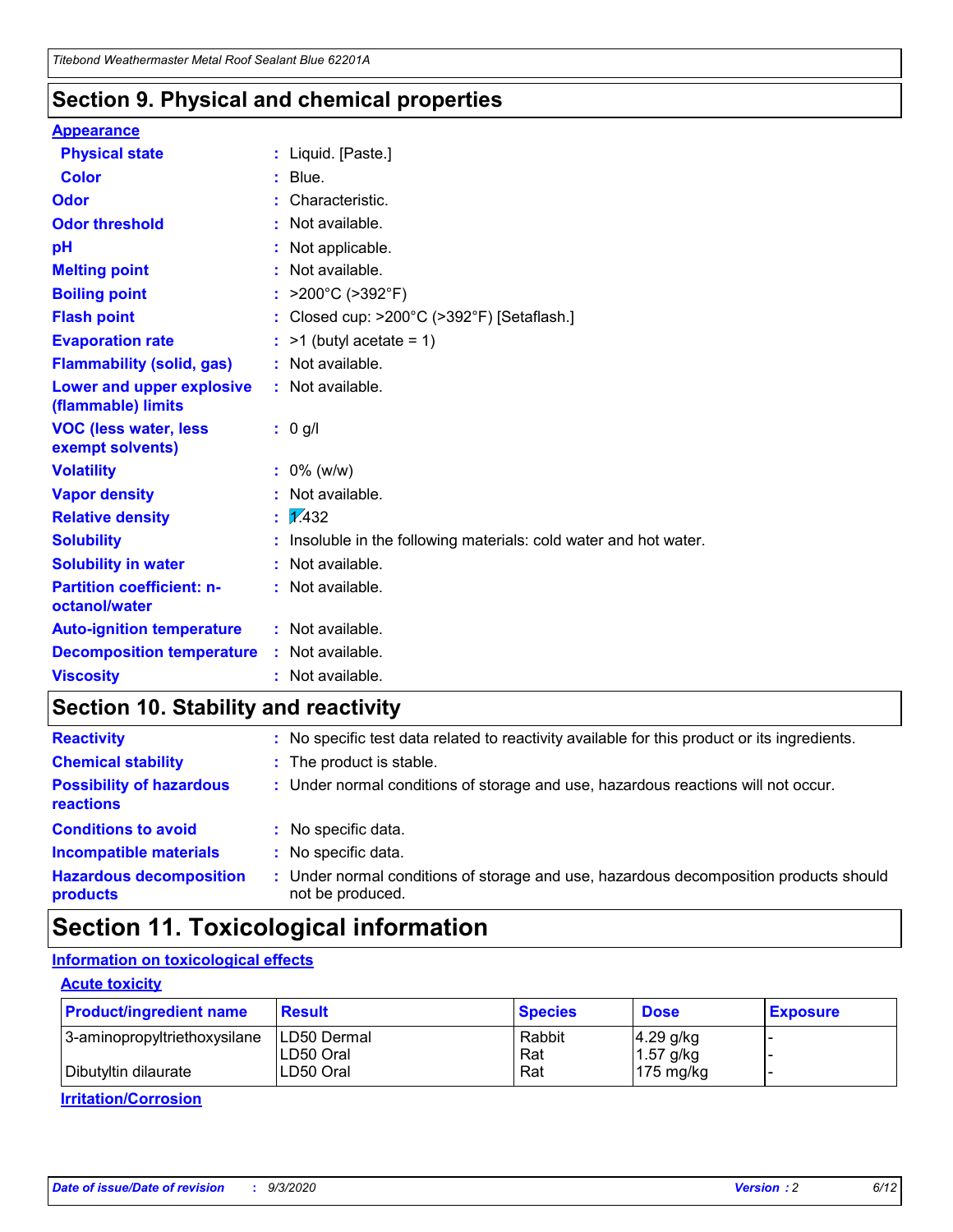# **Section 11. Toxicological information**

| <b>Product/ingredient name</b> | <b>Result</b>                 | <b>Species</b> | <b>Score</b> | <b>Exposure</b>    | <b>Observation</b> |
|--------------------------------|-------------------------------|----------------|--------------|--------------------|--------------------|
| 3-aminopropyltriethoxysilane   | Eyes - Mild irritant          | Rabbit         |              | $100 \text{ mg}$   |                    |
|                                | Eyes - Severe irritant        | Rabbit         |              | 24 hours 750       |                    |
|                                |                               |                |              | ug                 |                    |
|                                | <b>Skin - Severe irritant</b> | Rabbit         |              | 24 hours 5         | -                  |
| Dibutyltin dilaurate           | Eyes - Moderate irritant      | Rabbit         |              | mq<br>24 hours 100 |                    |
|                                |                               |                |              | mg                 |                    |
|                                | Skin - Severe irritant        | Rabbit         |              | 500 mg             |                    |

#### **Sensitization**

Not available.

#### **Mutagenicity**

Not available.

#### **Carcinogenicity**

Not available.

#### **Reproductive toxicity**

Not available.

#### **Teratogenicity**

Not available.

#### **Specific target organ toxicity (single exposure)**

Not available.

#### **Specific target organ toxicity (repeated exposure)**

| <b>Name</b>                                                                  |                                                                            | <b>Category</b>                                     | <b>Route of</b><br>exposure | <b>Target organs</b> |  |
|------------------------------------------------------------------------------|----------------------------------------------------------------------------|-----------------------------------------------------|-----------------------------|----------------------|--|
| Dibutyltin dilaurate                                                         |                                                                            | Category 1                                          |                             | respiratory system   |  |
| <b>Aspiration hazard</b><br>Not available.                                   |                                                                            |                                                     |                             |                      |  |
| <b>Information on the likely</b><br>routes of exposure                       | : Not available.                                                           |                                                     |                             |                      |  |
| <b>Potential acute health effects</b>                                        |                                                                            |                                                     |                             |                      |  |
| <b>Eye contact</b>                                                           | : May cause eye irritation.                                                |                                                     |                             |                      |  |
| <b>Inhalation</b>                                                            |                                                                            | : No known significant effects or critical hazards. |                             |                      |  |
| <b>Skin contact</b>                                                          |                                                                            | : May cause skin irritation.                        |                             |                      |  |
| <b>Ingestion</b>                                                             |                                                                            | : No known significant effects or critical hazards. |                             |                      |  |
| Symptoms related to the physical, chemical and toxicological characteristics |                                                                            |                                                     |                             |                      |  |
| <b>Eye contact</b>                                                           | irritation<br>watering<br>redness                                          | : Adverse symptoms may include the following:       |                             |                      |  |
| <b>Inhalation</b>                                                            | reduced fetal weight<br>increase in fetal deaths<br>skeletal malformations | : Adverse symptoms may include the following:       |                             |                      |  |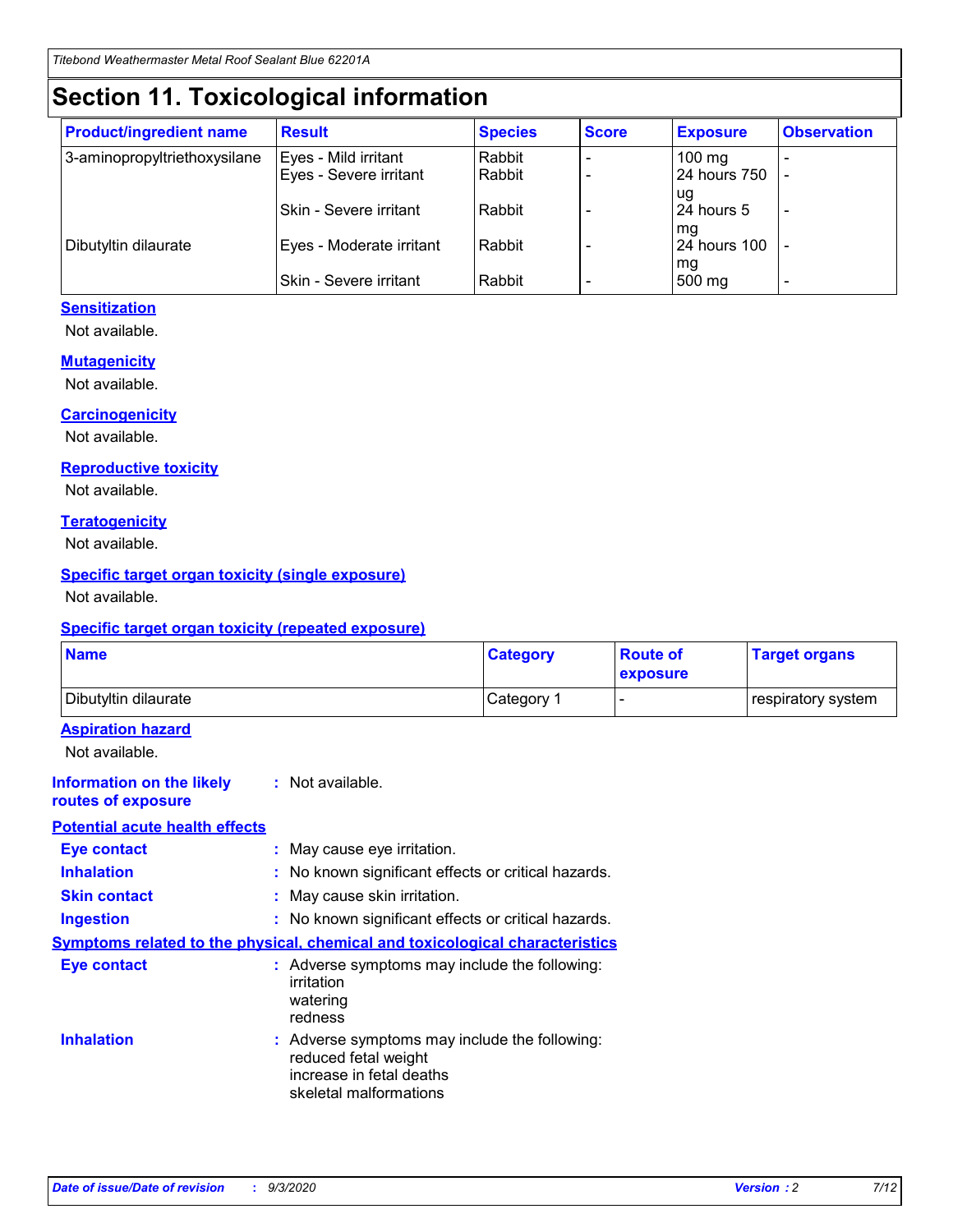*Titebond Weathermaster Metal Roof Sealant Blue 62201A*

# **Section 11. Toxicological information**

| <b>Skin contact</b>                     | irritation<br>redness<br>reduced fetal weight<br>increase in fetal deaths<br>skeletal malformations                         | : Adverse symptoms may include the following:                                            |  |  |  |
|-----------------------------------------|-----------------------------------------------------------------------------------------------------------------------------|------------------------------------------------------------------------------------------|--|--|--|
| <b>Ingestion</b>                        | : Adverse symptoms may include the following:<br>reduced fetal weight<br>increase in fetal deaths<br>skeletal malformations |                                                                                          |  |  |  |
|                                         |                                                                                                                             | Delayed and immediate effects and also chronic effects from short and long term exposure |  |  |  |
| <b>Short term exposure</b>              |                                                                                                                             |                                                                                          |  |  |  |
| <b>Potential immediate</b><br>effects   | : Not available.                                                                                                            |                                                                                          |  |  |  |
| <b>Potential delayed effects</b>        | : Not available.                                                                                                            |                                                                                          |  |  |  |
| <b>Long term exposure</b>               |                                                                                                                             |                                                                                          |  |  |  |
| <b>Potential immediate</b><br>effects   | : Not available.                                                                                                            |                                                                                          |  |  |  |
| <b>Potential delayed effects</b>        | : Not available.                                                                                                            |                                                                                          |  |  |  |
| <b>Potential chronic health effects</b> |                                                                                                                             |                                                                                          |  |  |  |
| Not available.                          |                                                                                                                             |                                                                                          |  |  |  |
| <b>General</b>                          | very low levels.                                                                                                            | : Once sensitized, a severe allergic reaction may occur when subsequently exposed to     |  |  |  |
| <b>Carcinogenicity</b>                  |                                                                                                                             | : No known significant effects or critical hazards.                                      |  |  |  |
| <b>Mutagenicity</b>                     |                                                                                                                             | No known significant effects or critical hazards.                                        |  |  |  |
| <b>Teratogenicity</b>                   |                                                                                                                             | May damage the unborn child.                                                             |  |  |  |
| <b>Developmental effects</b>            |                                                                                                                             | : No known significant effects or critical hazards.                                      |  |  |  |
| <b>Fertility effects</b>                | May damage fertility.                                                                                                       |                                                                                          |  |  |  |
| <b>Numerical measures of toxicity</b>   |                                                                                                                             |                                                                                          |  |  |  |
| <b>Acute toxicity estimates</b>         |                                                                                                                             |                                                                                          |  |  |  |
| Not available.                          |                                                                                                                             |                                                                                          |  |  |  |

# **Section 12. Ecological information**

#### **Toxicity**

| <b>Product/ingredient name</b> | <b>Result</b>                                       | <b>Species</b>               | <b>Exposure</b>       |
|--------------------------------|-----------------------------------------------------|------------------------------|-----------------------|
| Dibutyltin dilaurate           | $ IC50>3$ mg/l<br>Chronic EC10 > 2 mg/l Fresh water | Algae<br>Algae - Desmodesmus | 72 hours<br>196 hours |
|                                |                                                     | subspicatus                  |                       |

#### **Persistence and degradability**

| <b>Product/ingredient name</b> | <b>Test</b>                                                                    | <b>Result</b>  |  | <b>Dose</b>       | <b>Inoculum</b>         |
|--------------------------------|--------------------------------------------------------------------------------|----------------|--|-------------------|-------------------------|
| Dibutyltin dilaurate           | OECD 301F<br>Ready<br>Biodegradability -<br>Manometric<br>Respirometry<br>Test | 23 % - 28 days |  |                   |                         |
| <b>Product/ingredient name</b> | <b>Aquatic half-life</b>                                                       |                |  | <b>Photolysis</b> | <b>Biodegradability</b> |
| Dibutyltin dilaurate           |                                                                                |                |  |                   | <b>Inherent</b>         |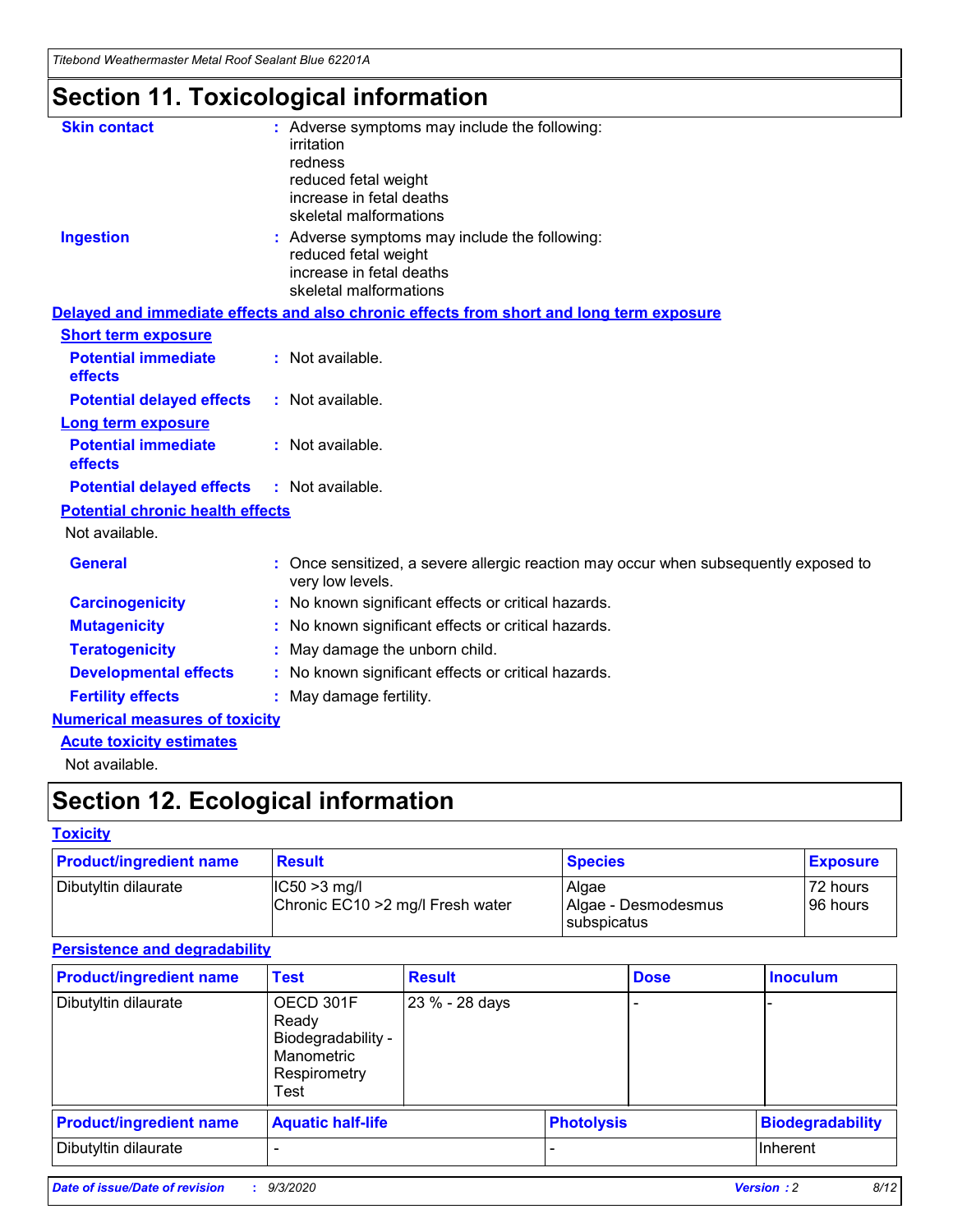# **Section 12. Ecological information**

#### **Bioaccumulative potential**

| <b>Product/ingredient name</b> | $\mathsf{LogP}_\mathsf{ow}$ | <b>BCF</b> | <b>Potential</b> |
|--------------------------------|-----------------------------|------------|------------------|
| 3-aminopropyltriethoxysilane   | 1.7                         | 3.4        | low              |
| Dibutyltin dilaurate           | 4.44                        | 2.91       | low              |

#### **Mobility in soil**

| IVIUWIIILY III JUII                                     |                                                     |
|---------------------------------------------------------|-----------------------------------------------------|
| <b>Soil/water partition</b><br><b>coefficient (Koc)</b> | : Not available.                                    |
| <b>Other adverse effects</b>                            | : No known significant effects or critical hazards. |

### **Section 13. Disposal considerations**

**Disposal methods :**

The generation of waste should be avoided or minimized wherever possible. Disposal of this product, solutions and any by-products should at all times comply with the requirements of environmental protection and waste disposal legislation and any regional local authority requirements. Dispose of surplus and non-recyclable products via a licensed waste disposal contractor. Waste should not be disposed of untreated to the sewer unless fully compliant with the requirements of all authorities with jurisdiction. Waste packaging should be recycled. Incineration or landfill should only be considered when recycling is not feasible. This material and its container must be disposed of in a safe way. Care should be taken when handling emptied containers that have not been cleaned or rinsed out. Empty containers or liners may retain some product residues. Avoid dispersal of spilled material and runoff and contact with soil, waterways, drains and sewers.

### **Section 14. Transport information**

|                                      | <b>DOT</b><br><b>Classification</b> | <b>TDG</b><br><b>Classification</b> | <b>Mexico</b><br><b>Classification</b> | <b>ADR/RID</b>           | <b>IMDG</b>              | <b>IATA</b>    |
|--------------------------------------|-------------------------------------|-------------------------------------|----------------------------------------|--------------------------|--------------------------|----------------|
| <b>UN number</b>                     | Not regulated.                      | Not regulated.                      | Not regulated.                         | Not regulated.           | Not regulated.           | Not regulated. |
| <b>UN proper</b><br>shipping name    |                                     |                                     |                                        |                          |                          |                |
| <b>Transport</b><br>hazard class(es) |                                     | $\overline{\phantom{0}}$            | $\qquad \qquad \blacksquare$           | $\overline{\phantom{0}}$ | $\overline{\phantom{0}}$ |                |
| <b>Packing group</b>                 |                                     |                                     |                                        |                          |                          |                |
| <b>Environmental</b><br>hazards      | No.                                 | No.                                 | No.                                    | No.                      | No.                      | No.            |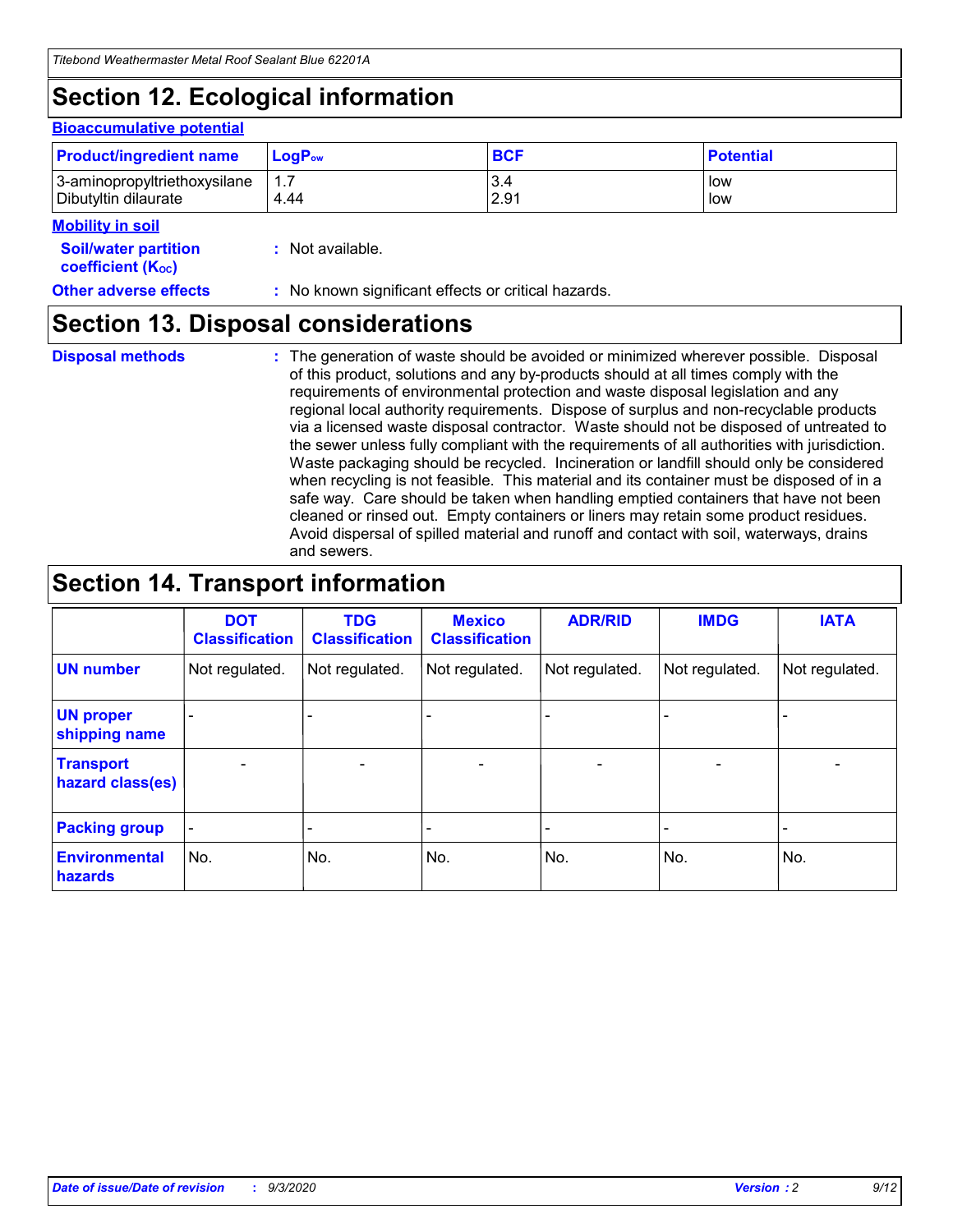### **Section 15. Regulatory information**

#### **U.S. Federal regulations**

#### **SARA 302/304**

#### **Composition/information on ingredients**

No products were found.

| SARA 304 RQ | Not applicable. |
|-------------|-----------------|
|             |                 |

#### **SARA 311/312**

**Classification :** EYE IRRITATION - Category 2B SKIN SENSITIZATION - Category 1 TOXIC TO REPRODUCTION - Category 1B HNOC - Product generates methanol during cure.

#### **Composition/information on ingredients**

| <b>Name</b>                  | $\frac{9}{6}$ | <b>Classification</b>                                                                                                                                                                                                                                                                                      |
|------------------------------|---------------|------------------------------------------------------------------------------------------------------------------------------------------------------------------------------------------------------------------------------------------------------------------------------------------------------------|
| 3-aminopropyltriethoxysilane | $\leq$ 3      | <b>FLAMMABLE LIQUIDS - Category 4</b><br><b>ACUTE TOXICITY (oral) - Category 4</b><br><b>SKIN IRRITATION - Category 2</b><br>EYE IRRITATION - Category 2A                                                                                                                                                  |
| Dibutyltin dilaurate         | ≤0.3          | <b>ACUTE TOXICITY (oral) - Category 3</b><br>SKIN CORROSION - Category 1C<br>SERIOUS EYE DAMAGE - Category 1<br>SKIN SENSITIZATION - Category 1<br><b>GERM CELL MUTAGENICITY - Category 2</b><br>TOXIC TO REPRODUCTION - Category 1B<br>SPECIFIC TARGET ORGAN TOXICITY (REPEATED<br>EXPOSURE) - Category 1 |

#### **State regulations**

**Massachusetts :**

: None of the components are listed.

**New York :** None of the components are listed. **New Jersey :** None of the components are listed.

**Pennsylvania :** None of the components are listed.

#### **California Prop. 65**

WARNING: This product can expose you to methanol, which is known to the State of California to cause birth defects or other reproductive harm. For more information go to www.P65Warnings.ca.gov.

| Ingredient name | No significant risk<br>level | <b>Maximum</b><br>acceptable dosage<br><b>level</b> |
|-----------------|------------------------------|-----------------------------------------------------|
| l methanol      |                              | Yes.                                                |

#### **International regulations**

**Chemical Weapon Convention List Schedules I, II & III Chemicals** Not listed.

#### **Montreal Protocol**

Not listed.

**Stockholm Convention on Persistent Organic Pollutants**

Not listed.

#### **UNECE Aarhus Protocol on POPs and Heavy Metals** Not listed.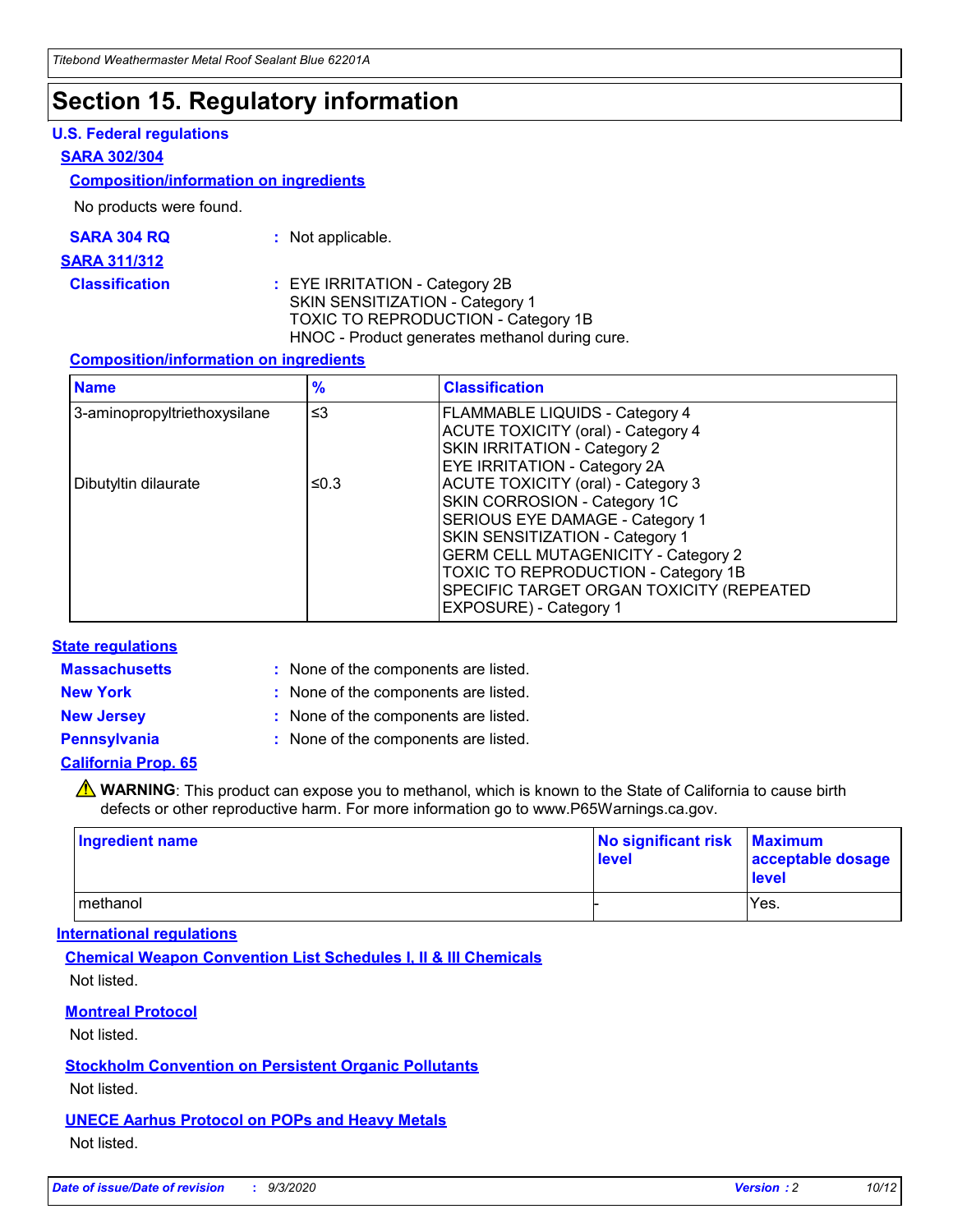### **Section 15. Regulatory information**

#### **Inventory list**

- 
- **China :** Not determined.

**United States TSCA 8(b) inventory**

**:** All components are active or exempted.

# **Section 16. Other information**





**Caution: HMIS® ratings are based on a 0-4 rating scale, with 0 representing minimal hazards or risks, and 4 representing significant hazards or risks. Although HMIS® ratings and the associated label are not required on SDSs or products leaving a facility under 29 CFR 1910.1200, the preparer may choose to provide them. HMIS® ratings are to be used with a fully implemented HMIS® program. HMIS® is a registered trademark and service mark of the American Coatings Association, Inc.**

**The customer is responsible for determining the PPE code for this material. For more information on HMIS® Personal Protective Equipment (PPE) codes, consult the HMIS® Implementation Manual.**

**National Fire Protection Association (U.S.A.)**



**Reprinted with permission from NFPA 704-2001, Identification of the Hazards of Materials for Emergency Response Copyright ©1997, National Fire Protection Association, Quincy, MA 02269. This reprinted material is not the complete and official position of the National Fire Protection Association, on the referenced subject which is represented only by the standard in its entirety.**

**Copyright ©2001, National Fire Protection Association, Quincy, MA 02269. This warning system is intended to be interpreted and applied only by properly trained individuals to identify fire, health and reactivity hazards of chemicals. The user is referred to certain limited number of chemicals with recommended classifications in NFPA 49 and NFPA 325, which would be used as a guideline only. Whether the chemicals are classified by NFPA or not, anyone using the 704 systems to classify chemicals does so at their own risk.**

#### **Procedure used to derive the classification**

| <b>Classification</b>                                                                                                | <b>Justification</b>                                  |
|----------------------------------------------------------------------------------------------------------------------|-------------------------------------------------------|
| <b>EYE IRRITATION - Category 2B</b><br><b>SKIN SENSITIZATION - Category 1</b><br>TOXIC TO REPRODUCTION - Category 1B | Expert judgment<br>Expert judgment<br>Expert judgment |
| <b>History</b>                                                                                                       |                                                       |

| <b>Date of printing</b>           | : 4/22/2022 |
|-----------------------------------|-------------|
| Date of issue/Date of<br>revision | : 9/3/2020  |
| Date of previous issue            | : 9/3/2020  |
| <b>Version</b>                    | $\cdot$ 2   |
|                                   |             |